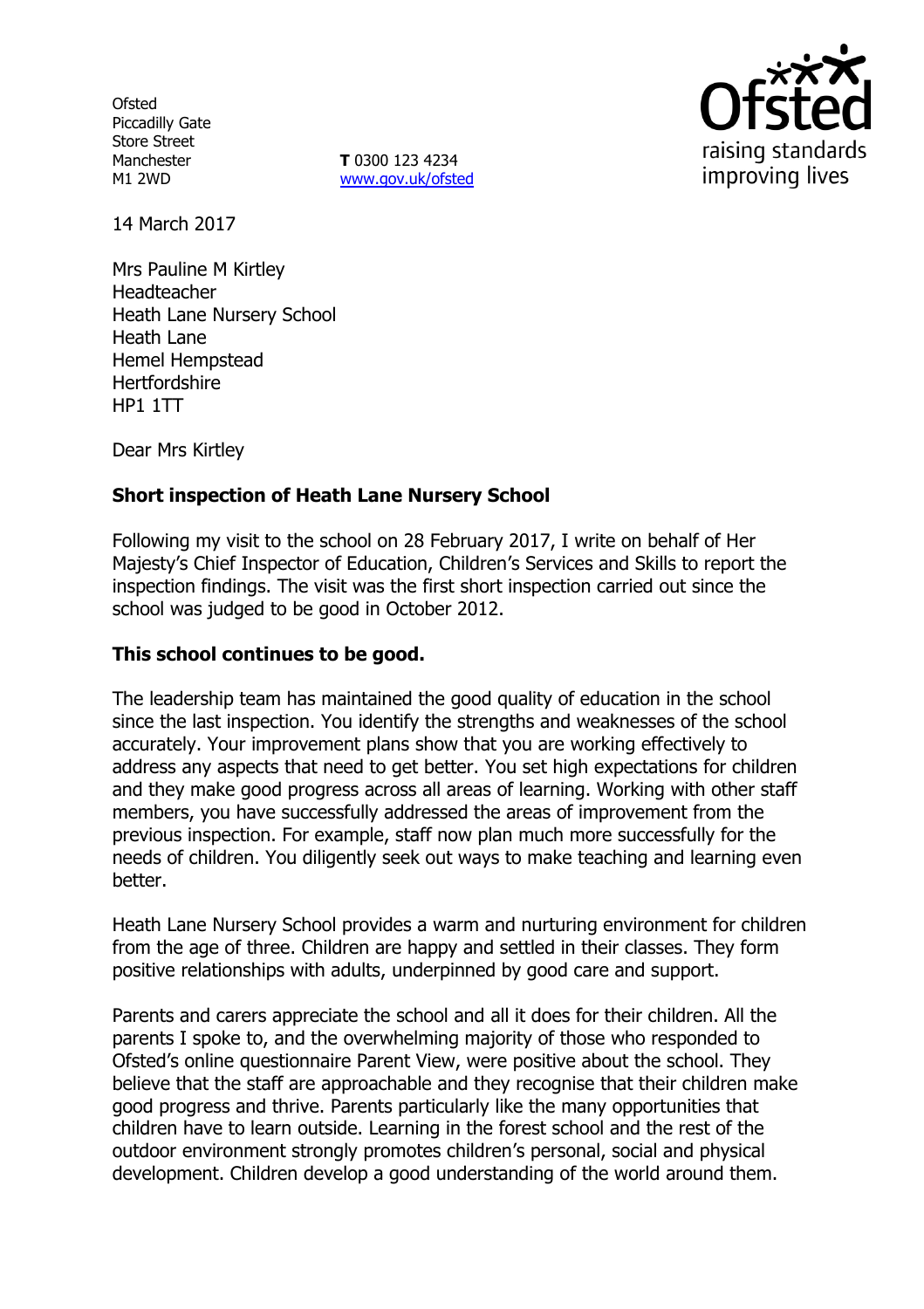

The role of key workers is now firmly established and is effective. Parents, carers and children know who they can talk to if they need help or support. Key persons know the needs of their group and use this information to plan appropriate learning activities.

# **Safeguarding is effective.**

Leaders have ensured that safeguarding arrangements are fit for purpose and the school keeps appropriate records. The business manager diligently checks the suitability of adults to work with children and records this carefully. A governor conducts audits to check that this process is robust and thorough. Recruitment processes are rigorous and ensure that safeguarding is given a high priority. Staff are suitably trained to recognise possible signs that a child is in danger of harm. This includes child protection, first aid and 'Prevent' duty training.

The school acts quickly when they have concerns about a child. The close relationships with parents and knowledge of families contribute to the good care the school provides. Adults take appropriate and swift action, including to involve other agencies, in child protection matters and your records reflect this.

## **Inspection findings**

- In order to ascertain whether the school remains good, I identified a number of key lines of enquiry with you. The first of these was about how ably staff plan for the needs of children. We chose this as a focus because it was an area for improvement from the previous inspection. You have reviewed the way that the teaching and learning is planned. You decided that the fixed programme of topics over the year was not always meeting the needs of children. Your staff now plan much more closely for the needs and interests of the children. In addition, you ensure that high-quality, short-term plans are informed by observations of children at work and include input from parents and carers. The curriculum is more dynamic and changes as the needs and interests of the cohort change and develop. When the climbing frame became a superhero den, this encouraged some of the boys to write signs to keep 'baddies' out because mark making was relevant to their play.
- You and your staff track children's progress carefully across all areas of learning. Staff use this information to plan activities to meet children's emerging needs. For instance, this year a teacher noticed that expressive arts and design was emerging as an area of relative weakness. As a result, staff provided more opportunities for children to develop their skills, for example by providing more junk modelling opportunities, to good effect.
- Another way that staff try to ensure that they meet children's needs is by setting next step targets for them. However, the targets are not as helpful as they could be because they are not tailored consistently well to children's needs. This system is having some positive impact but it is not fully developed.
- The second line of enquiry was about the progress of the most able children. Again, this was an area for improvement from the previous inspection. Staff are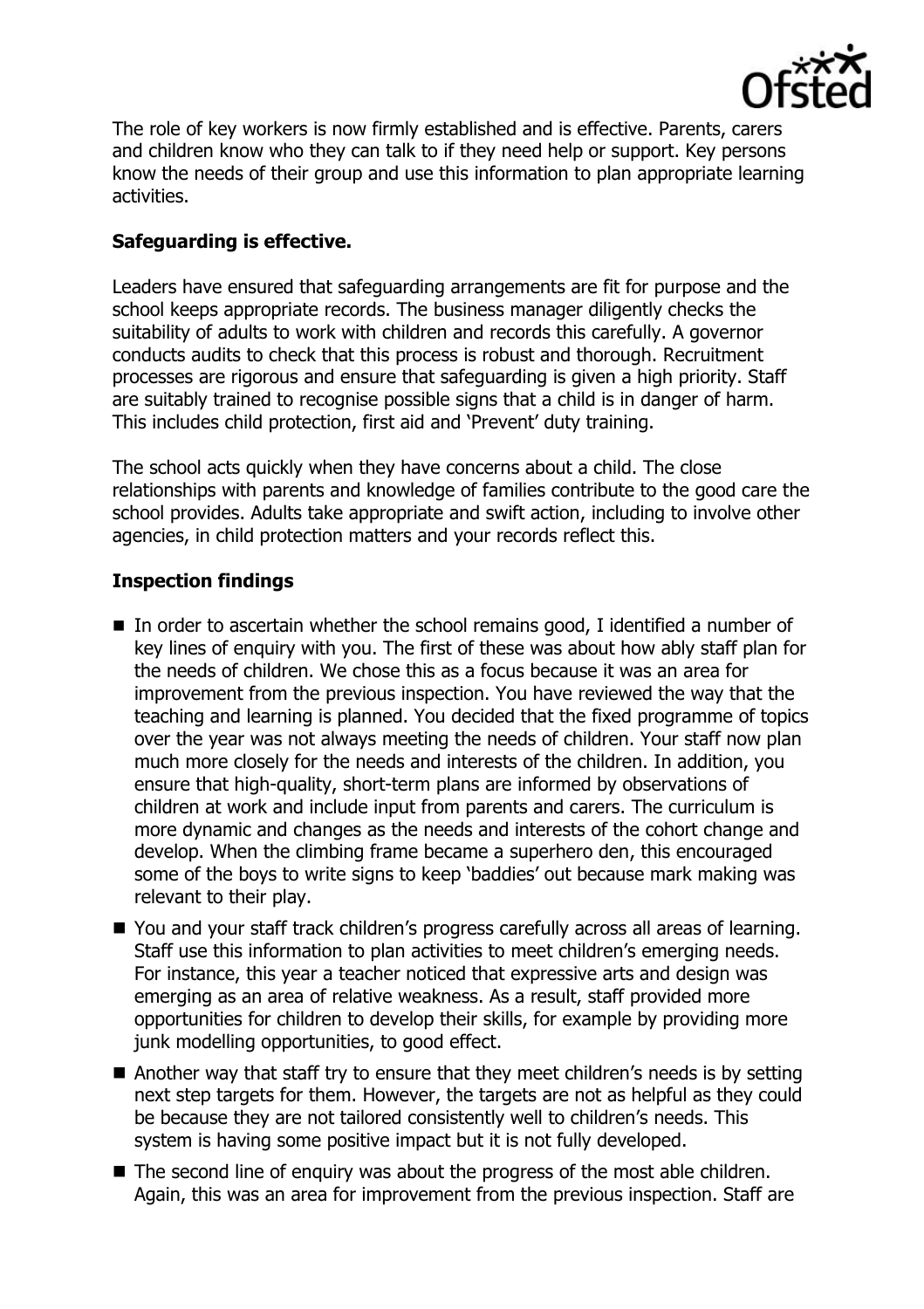

aware of the need to identify and challenge the most able children to achieve their best. You have set higher expectations for these children to ensure that they make better than expected progress. This is working successfully. Last year, for instance, the vast majority of these children made four steps of progress from their high starting points in communication and language, physical, personal, social and emotional development. The minimum expected level of progress in the school is three steps. You agree that you need to do more to ensure that governors have good oversight of the school's work to address the needs of the most able. You plan to present more assessment information to them regularly so that they can check the progress of this group.

- The third line of enquiry considered how rigorously you hold key workers to account for the progress of children. You have now introduced regular progress meetings with the key workers. In these meetings, you discuss every child to ensure that no one is left behind and to identify those that need additional support to catch up. This is working successfully. All staff are aware of your high expectations and they do all they can to meet them. There is now a real focus on progress for individuals and for groups that might not do as well as they could.
- The final line of enquiry was about the progress of the disadvantaged children entitled to the early years pupil premium funding. I found that you have made good provision for these children based on what you know about their needs and this is proving successful.
- Disadvantaged children make good progress at the school. This group is given high priority by adults. Pupil premium funds have been used to train staff in effective one-to-one support for reading and language development, and to promote confidence. Key workers identify needs accurately and ensure that children have the support and help they require. The governors track this group carefully and ask relevant questions to understand how well they are doing. Over the first term in school this year almost all of this group have made at least expected progress and a significant proportion are doing better than this.
- The school's website does not include all of the statutory requirements for published information. It does not include the roles and responsibilities of governors or the barriers to learning for disadvantaged children.

# **Next steps for the school**

Leaders and those responsible for governance should ensure that:

- $\blacksquare$  the governing body has all the information it needs to challenge the school robustly for the provision and progress of the most able children
- $\blacksquare$  the school's procedures to meet the needs of the most able children are fully effective
- $\blacksquare$  the school's website includes all of the information it is required to provide for parents.

I am copying this letter to the chair of the governing body, the regional schools commissioner and the director of children's services for Hertfordshire. This letter will